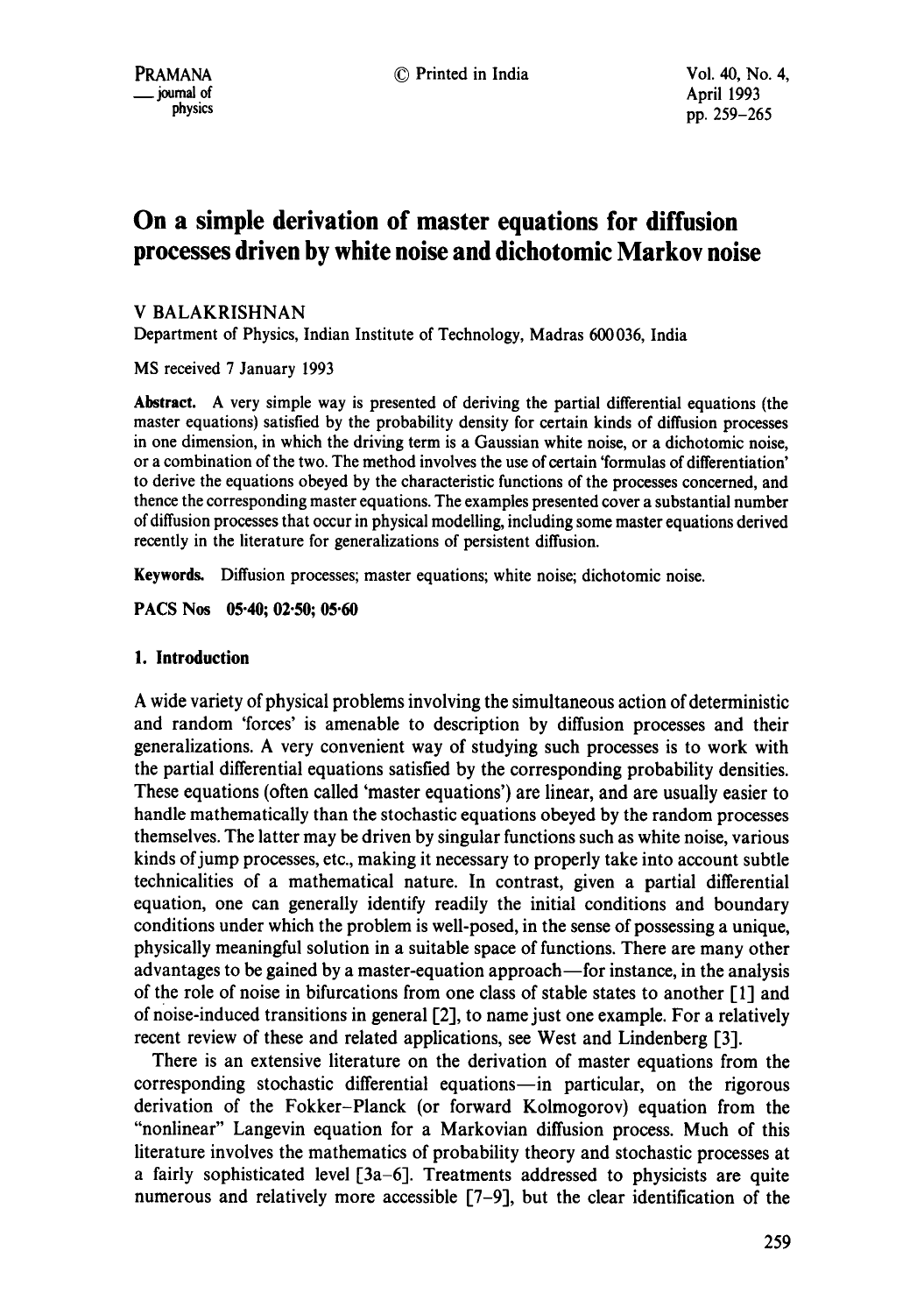## *V Balakrishnan*

essential inputs is often obscured in the interests of a reasonable degree of rigour and generality. Moreover, as already mentioned, the discussion is generally restricted to Markovian (mostly Fokker-Planck type) master equations. Given the ubiquitous nature of the stochastic models under consideration, it seems to be worthwhile to have a derivation of various master equations that is both pedagogically simple and comprehensive. This is the purpose of this paper. From a formal point of view, our approach is actually subsumed under the general "characteristic functional technique". However, it turns out that the use of certain special properties of the driving noise processes greatly simplifies the derivation of a large class of master equations. Accordingly, we present a simple method of derivation of master equations for a variety of processes driven by Gaussian white noise, or a dichotomic Markov noise, or combinations of the two. These two processes represent, respectively, prototypical continuous and discontinuous processes that are most frequently used as paradigms of random noise. Our procedure therefore covers a substantial part of the diverse class of diffusion processes that occur in physical modelling. In particular, we obtain in a direct and unified manner several master equations that are more comprehensive versions of equations derived earlier in different contexts [10, 11], thereby helping place these in proper perspective.

The method used is easily described. We consider one-dimensional driven processes  $x(t)$  ( $x \in \mathbb{R}$ ), with a (conditional) probability density  $P(x, t)$ . The characteristic function of x, defined as

$$
\phi(k,t) = \int P(x,t) \exp(ikx) dx, \tag{1}
$$

may also be written as  $\langle \exp ikx(t) \rangle$ , where  $\langle \cdots \rangle$  stands for the average over the realizations of the noise. If a formal solution for  $x(t)$  can be obtained by explicitly integrating the corresponding stochastic differential equation, this solution may be substituted in eq. (1) for  $\phi$ . "Formulas of differentiation" for the averages of functionals of the noise then enable us to find the equation obeyed by  $\phi$ . Inversion of the Fourier transform then leads to the master equation for  $P(x, t)$ . We turn now to specific cases, beginning with a quick illustration on a well-known example.

#### **2. Brownian motion, Ornstein-Uhlenbeck process**

The most familiar stochastic equation one encounters in physics is of course the Langevin equation for the velocity of a Brownian particle,

$$
\dot{x}(t) = -\gamma x(t) + (2D)^{1/2} \eta(t),\tag{2}
$$

where y and D are positive constants. The noise  $\eta(t)$  is a stationary Gaussian–Markov process with zero mean and correlation  $\langle \eta(t) \eta(t') \rangle = \delta(t-t')$ . *x(t)* is then the Ornstein-Uhlenbeck process. Solving for x with the initial condition  $x(0) = 0$ , the characteristic function is given by

$$
\phi(k,t) = \left\langle \exp\left( ik(2D)^{1/2} \int_0^t \exp\big[-\gamma(t-t')\big] \eta(t') dt' \right) \right\rangle. \tag{3}
$$

As  $n(t)$  is a Gaussian process with zero mean, all its cumulants beyond the second cumulant vanish. It can then be shown that [7], for any sufficiently regular function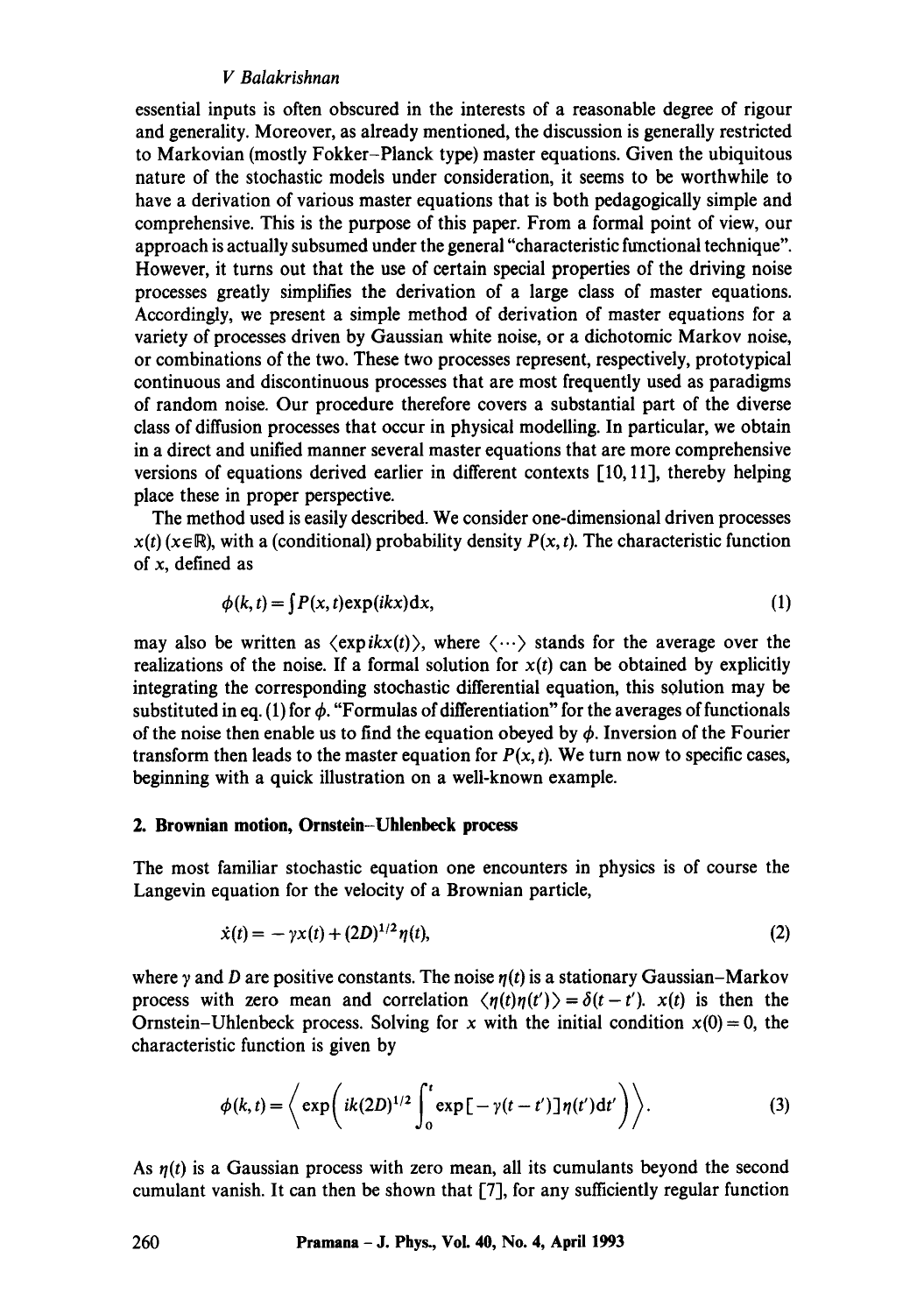$f(t)$ , we have the (well-known) identity

$$
\left\langle \exp \int_0^t f(t') \eta(t') dt' \right\rangle = \exp \bigg( -\frac{1}{2} \int_0^t f^2(t') dt' \bigg). \tag{4}
$$

Hence from (3) we obtain

$$
\phi(k,t) = \exp[-(Dk^2/2\gamma)(1 - \exp(-2\gamma t))],
$$
\n(5)

so that  $\phi_t = -Dk^2 \phi \exp(-2\gamma t)$  (subscripts denote partial derivatives). To eliminate the explicit t-dependence on the right, we note that  $\phi_k = -(Dk/\gamma)[1 - \exp(-2\gamma t)]\phi$ , so that  $\phi_t = - \gamma k \phi_k - Dk^2 \phi$ . Inverting the Fourier transform, we obtain

$$
P_t = \gamma (xP)_x + DP_{xx},\tag{6}
$$

the standard Fokker-Planck equation for the O-U process. The limit  $\gamma = 0$  yields the conventional diffusion equation

$$
P_t = DP_{xx} \tag{7}
$$

for the Wiener process: the latter is "the integral of a  $\delta$ -correlated stationary Gaussian-Markov process", a physical example being the velocity of a Brownian particle on time scales much larger than the velocity correlation time  $\gamma^{-1}$ . An even more familiar example is of course the position  $x$  of a Brownian particle.

#### **3. Persistent diffusion, linear dichotomic flow**

We turn now to the case of persistent diffusion or a dichotomic flow [12, 11], specified by the stochastic equation

$$
\dot{x}(t) = \zeta(t) \tag{8}
$$

where  $\xi(t)$  is a stationary dichotomic Markov process that jumps between two values  $c_1$  and  $c_2$  with mean rates  $v(c_i \rightarrow c_j) = v_{ij}$  where  $i, j = 1, 2$  [13]. The process  $x(t)$  thus describes the position of a particle that moves freely on a line, the velocity of the particle switching at random instants of time from the value  $c_1$  to the value  $c_2$ , and vice versa. The mean value of the noise is

$$
\langle \xi \rangle = (v_{12}c_2 + v_{21}c_1)/(2\vec{v}),\tag{9}
$$

where  $\bar{v} = (v_{12} + v_{21})/2$  is the mean transition rate. As this is non-zero in general, we are considering biased persistent diffusion: there is an overall drift in the position of the particle. The correlation function of the noise is given by

$$
\langle \xi(t)\xi(t')\rangle = \langle \xi \rangle^2 + \frac{v_{12}v_{21}(c_1 - c_2)^2}{4\bar{v}^2} \exp(-2\bar{v}|t - t'|). \tag{10}
$$

Since  $\xi$  is not a white noise,  $x(t)$  is no longer a Markov process. Writing

$$
F[\xi] = \exp\left(ik \int_0^t \xi(t')dt'\right),\tag{11}
$$

**Pramana - J. Phys., Vol. 40, No. 4, April 1993 261**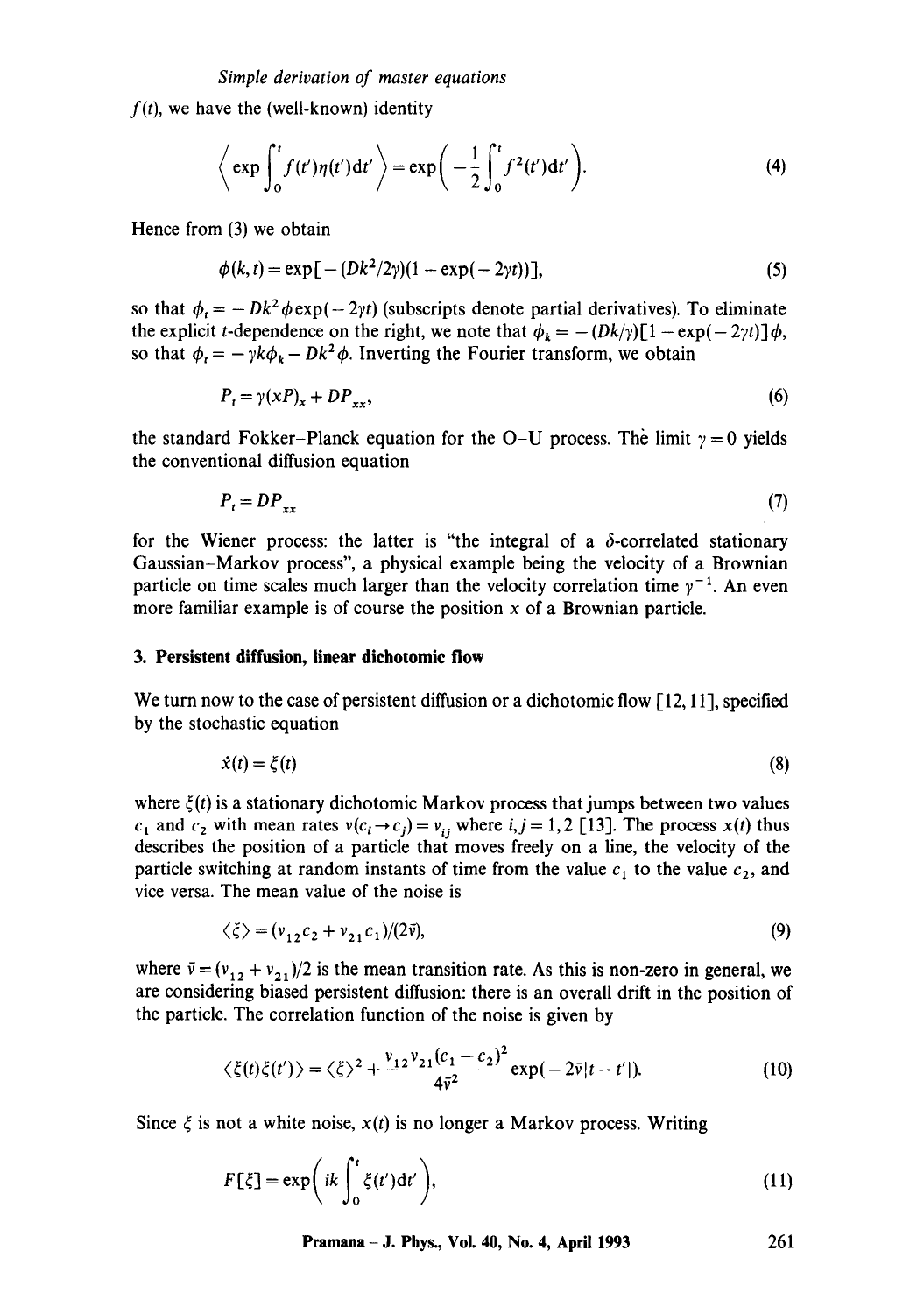# *V Balakrishnan*

the characteristic function of x is  $\langle F \rangle$  where the average is over the realizations of ~. Hence

$$
\phi_t = ik \langle \xi(t) F[\xi] \rangle. \tag{12}
$$

Using now the "formula of differentiation"  $[14]$ 

$$
\partial_t \langle \xi(t) F[\xi] \rangle = \langle \xi(t) \partial_t F \rangle + 2\bar{\nu} \{ \langle \xi \rangle \langle F \rangle - \langle \xi F \rangle \}
$$
(13)

for the average of such a functional of a dichotomic noise, we have, from (12),

$$
\phi_{tt} = -k^2 \langle \xi^2(t) F \rangle - 2\bar{\nu} \phi_t + 2\bar{\nu} i k \langle \xi \rangle \phi. \tag{14}
$$

However, we note that since  $\xi$  is a dichotomic variable, it satisfies the identity

$$
\xi^2 = (c_1 + c_2)\xi - c_1c_2. \tag{15}
$$

Using this in (14) and invoking (12), we obtain a linear relation between  $\phi$ ,  $\phi_t$  and  $\phi_{\mu}$ . Inverting the Fourier transform in this relation, we obtain the required master equation for biased persistent diffusion:

$$
P_{tt} + (c_1 + c_2)P_{xt} + 2\bar{v}P_t + (v_{12}c_2 + v_{21}c_1)P_x + c_1c_2P_{xx} = 0.
$$
 (16)

A number of special cases may be read off from this result. If  $\langle \xi \rangle = 0$ , so that the diffusion is unbiased, the  $\partial P/\partial x$  term does not appear. If  $c_1 = -c_2$ , the mixed derivative term  $P_{xt}$  disappears. If  $c_1 = -c_2$  and also  $v_{12} = v_{21} = v$ , we recover the well-known telegraph equation for the simplest version of persistent diffusion [15], namely,

$$
P_{tt} + 2vP_t - c^2 P_{xx} = 0. \tag{17}
$$

In the further limit  $v \to \infty$ ,  $c \to \infty$  such that  $c^2/(2v) \to D$  (a finite constant), the dichotomic noise reduces to a Gaussian white noise, and the ordinary diffusion equation (7) is obtained. Various other limits can be recovered as well—for instance, if  $c_2 \rightarrow \infty$ ,  $v_{21} \rightarrow \infty$  such that the ratio  $c_2/v_{21} = w$  is finite, the process x is driven by white shot noise. The master equation (16) then yields the Markovian master equation  $[10]$ 

$$
P_t + [c_1 + w v_{12}(1 + w \partial_x)^{-1}]P_x = 0.
$$
\n(18)

Next; let us consider a linear dichotomic flow given by the stochastic equation

$$
\dot{x}(t) = -\gamma x + \zeta(t) \tag{19}
$$

where  $\gamma$  is a positive constant and  $\zeta(t)$  is a dichotomic noise with the properties already described. A master equation for  $P(x, t)$  that is an integro-differential equation  $(in t)$  is in fact already known [16] for the more general nonlinear dichotomic flow  $\dot{x} = f(x) + g(x)\xi(t)$ : This master equation is derived using the so-called "stochastic Liouville equation method" [17]. Here, we merely point out that the linear case of (19) can be easily treated by the method used to arrive at (16). Taking  $c_1 = -c_2 = c$ and  $v_{12} = v_{21} = v$  for simplicity, we obtain in this case the master equation

$$
P_{tt} - 2\gamma x P_{xt} + (2v - 3\gamma) P_t + 2\gamma (2\gamma - v) x P_x + (\gamma^2 x^2 - c^2) P_{xx} + 2\gamma (\gamma - v) P = 0.
$$
 (20)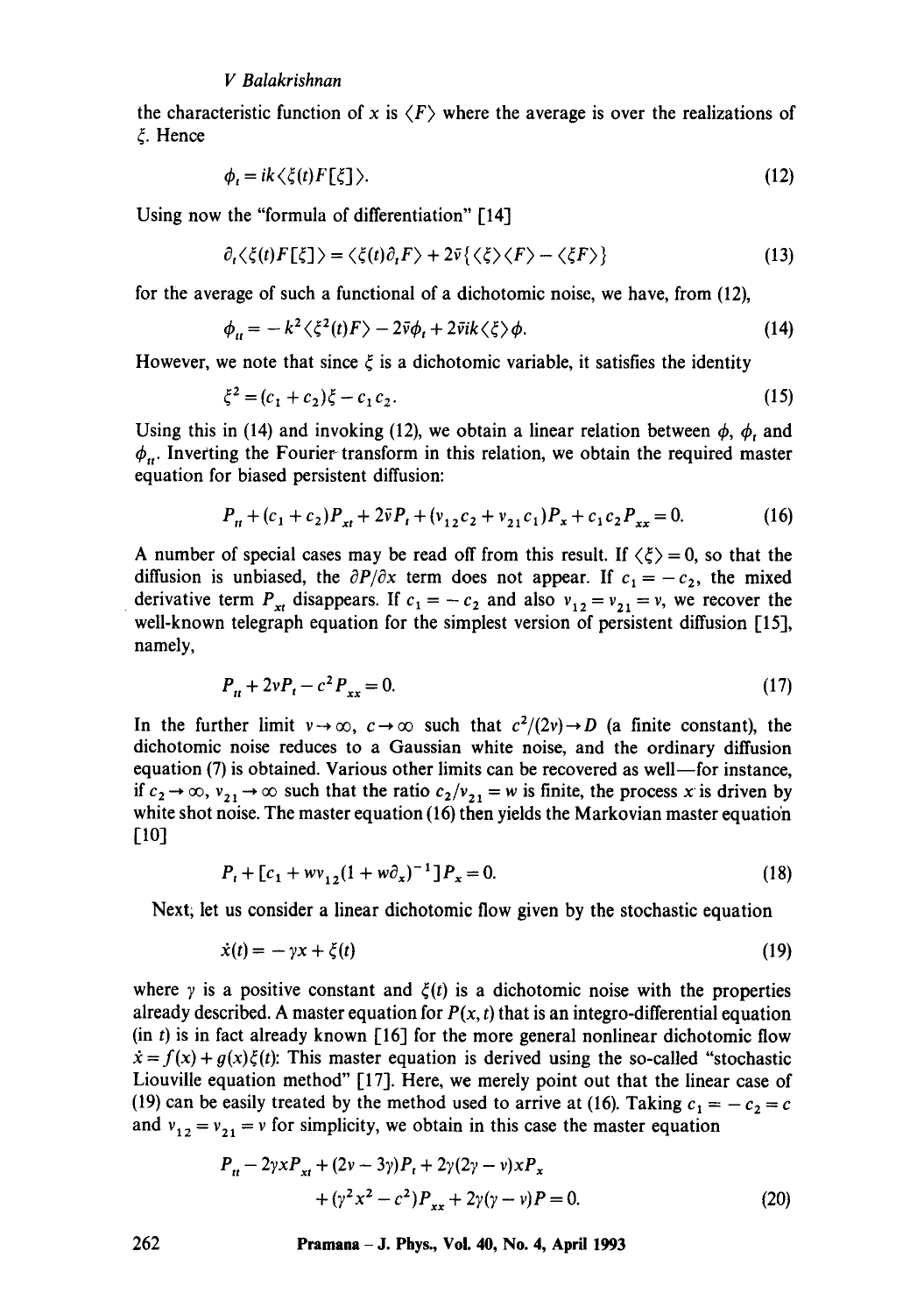#### **4. Combinations of white noise and dichotomic noise**

Many physical applications entail forced diffusion of an interesting kind: while the diffusion is going on, the velocity of the diffusing species switches randomly between two or more values. Taylor dispersion is a classic example  $[18, 19, 7, 20]$ . The simplest instance of this situation is that of forced dichotomic diffusion, given by the stochastic equation [21]

$$
\dot{x}(t) = \xi(t) + (2D)^{1/2} \eta(t) \tag{21}
$$

where the dichotomic noise  $\xi$  and the white noise  $\eta$  are independent random processes, with properties as defined in the earlier sections. Since we can independently average over the realizations of  $\xi$  and  $\eta$ , the characteristic function of x is given by

$$
\phi(k,t) = \left\langle \exp\left(ik \int_0^t \xi(t')dt'\right) \right\rangle \exp(-Dk^2t), \tag{22}
$$

after the average over  $\eta$  is done. On going through the same steps as in the case of the dichotomic flow, we get from (22) the following master equation:

$$
P_{tt} - 2DP_{xxt} + (c_1 + c_2)P_{xt} + 2\bar{\nu}P_t + (v_{12}c_2 + v_{21}c_1)P_x
$$
  
+  $(c_1c_2 - 2\bar{\nu}D)P_{xx} - D(c_1 + c_2)P_{xxx} + D^2P_{xxxx} = 0.$  (23)

This master equation is quite complicated, being of second order in time (a reflection of the dichotomic noise  $\xi$ ) and fourth order in space (essentially two different diffusion processes interleaved). This kind of forced dichotomic diffusion can also be interpreted in the following way: The diffusing particle is in the velocity state  $c_i$  with an exponential waiting time distribution  $exp(-v_{i},t)$ , where  $i, j = 1, 2$ . The probability density of a displacement x in a single sojourn in the velocity state  $c_i$  is the (normalized) displaced Gaussian  $(4\pi Dt)^{-1/2}$  exp $[-(x-c<sub>i</sub>t)^{2}/(4Dt)]$ , corresponding to ordinary diffusion in a uniform field of force. As in (16) and (20), the master equations corresponding to a variety of special cases can be read off from (23). For instance, when  $c_1 = -c_2 = c$ and  $v_{12} = v_{21} = v$ , equation (23) simplifies to

$$
P_{tt} - 2DP_{xxt} + 2vP_t + (c^2 - 2vD)P_{xx} + D^2P_{xxxx} = 0.
$$
 (24)

This master equation has recently been obtained  $\lceil 11 \rceil$  as a generalization of that for persistent diffusion, by first constructing (the Fourier-Laplace transform of) the probability density  $P(x, t)$  with the help of the interpretation described above, and working backwards to write down the differential equation obeyed by P. On the other hand, our derivation identifies and starts with the appropriate simple-looking stochastic equation to which it corresponds (namely, eq. (21)), and also places (24) in the perspective of the more general (23).

Finally, let us consider dichotomic diffusion, i.e., Brownian motion in which the strength of the driving Gaussian white noise switches randomly between two values according to an independent dichotomic Markov process. The corresponding stochastic equation may be written as [21]

$$
\dot{x}(t) = (2\Gamma)^{1/2} \xi(t) \eta(t), \quad (\Gamma > 0)
$$
\n(25)

where  $\xi$  and  $\eta$  have their usual meaning. The diffusion coefficient (and not the velocity,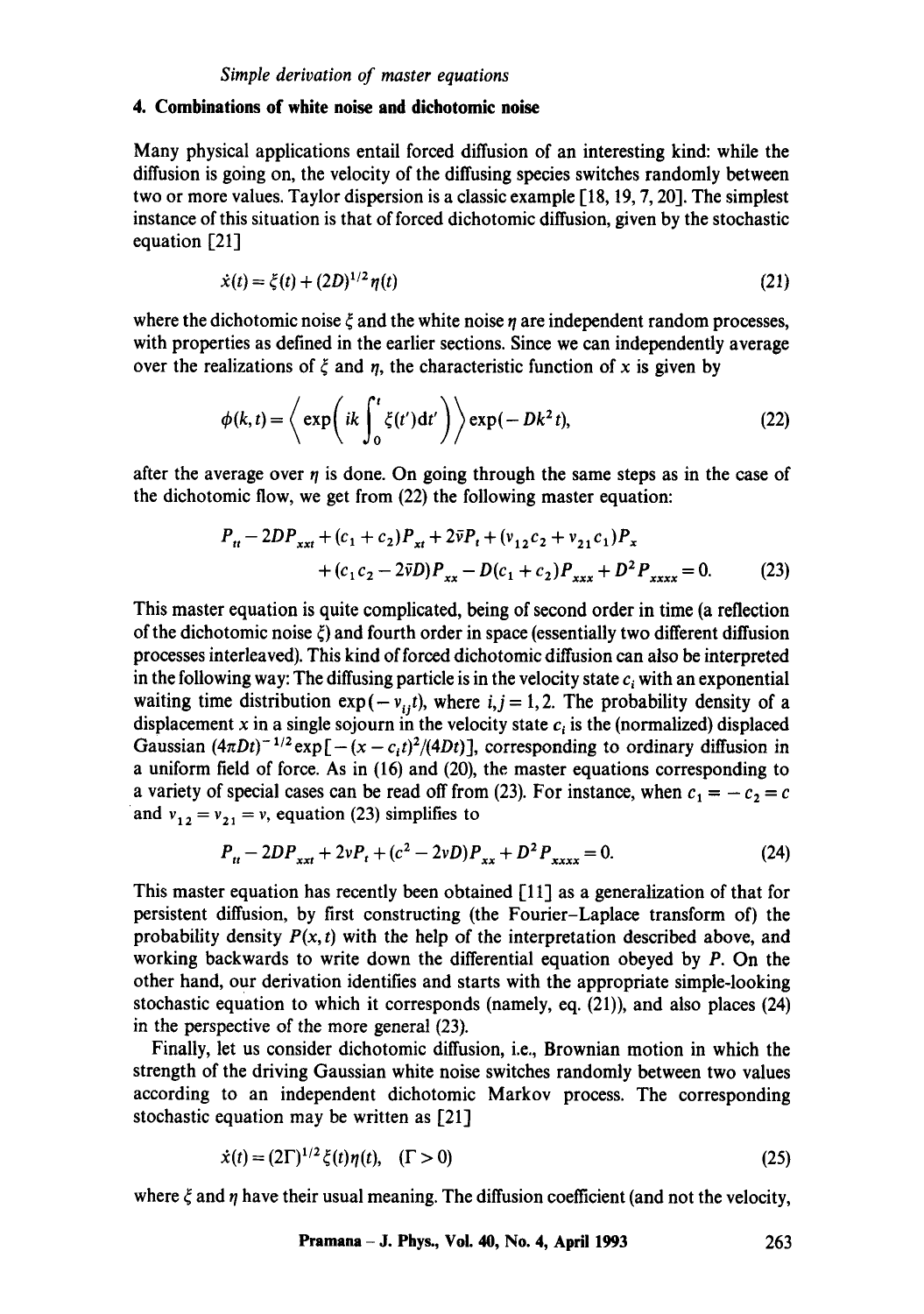# *V Balakrishnan*

which is of course infinite in this case!) thus flips randomly between the two values  $D_1 = \Gamma c_1^2$  and  $D_2 = \Gamma c_2^2$ . We now have

$$
\phi(k,t) = \left\langle \exp\left( ik(2\Gamma)^{1/2} \int_0^t \xi(t') \eta(t') dt' \right) \right\rangle
$$

$$
= \left\langle \exp\left( -\Gamma k^2 \int_0^t \xi^2(t') dt' \right) \right\rangle, \tag{26}
$$

the final line following upon averaging over the Gaussian white noise  $\eta$  using (4): this is permissible because the random variable  $\xi$  is bounded and has only finite discontinuities. We now express  $\xi^2$  as a linear function of  $\xi$  (cf. eq. (15)), use the formula of differentiation (13) suitably to obtain  $\phi_n$  in terms of  $\phi$  and  $\phi_t$ , and then invert the Fourier transform, as before. The following master equation is obtained, corresponding to the stochastic equation (25):

$$
P_{tt} - (D_1 + D_2)P_{xxt} + 2\bar{\nu}P_t - (\nu_{12}D_2 + \nu_{21}D_1)P_{xx} + D_1D_2P_{xxxx} = 0, \quad (27)
$$

where  $\bar{v} = (v_{12} + v_{21})/2$  as before. Some insight into the structure of this equation is obtained by rewriting it in the form

$$
(\partial_t - D_1 \partial_x^2)(\partial_t - D_2 \partial_x^2)P + 2\bar{\nu}(\partial_t - \bar{D}\partial_x^2)P = 0,
$$
\n(28)

where  $\overline{D}$  is the mean diffusion constant defined as

$$
D = (v_{12}D_2 + v_{21}D_1)/(v_{12} + v_{21}).
$$
\n(29)

Formulas of differentiation like that of (13) for dichotomic noise are derivable [14] also for other exponentially correlated noise processes  $[22]$  driving the process  $x(t)$ . The procedure described above can then be used to obtain the corresponding master equation obeyed by  $P(x, t)$  in such cases as well. Extensions to stochastic equations with space-dependent coefficients [23] and non-Markovian continuous time random walks with power-law waiting time distributions [24] are of considerable interest, and are under investigation.

#### **Acknowledgement**

I am grateful to S Lakshmi Bala for helpful discussions.

#### **References**

- [1] H Lemarchand and G Nicolis, *J. Stat. Phys.* 37, 609 (1984)
- [2] W Horsthemke and R Lefever in *Noise in nonlinear dynamical systems,* edited by F Moss and P V E McClintock (Cambridge, University Press, 1989)
- [3] B J West and K Lindenberg, in *Simple models of equilibrium and nonequilibrium phenomena,*  edited by J L Lebowitz (Elsevier, New York, 1987)
- [3a] K Ito and H P McKean, *Diffusion processes and their sample paths* (Academic, New York, 1965)
- [4] I I Gikhman and A V Skorohod, *Stochastic differential equations* (Springer-Verlag, Berlin, 1972)
- [5] T T Soong, *Random differential equations in science and engineering* (New York, Academic, 1973)
- [6] L Arnold, *Stochastic differential equations* (Wiley, New York, 1974)